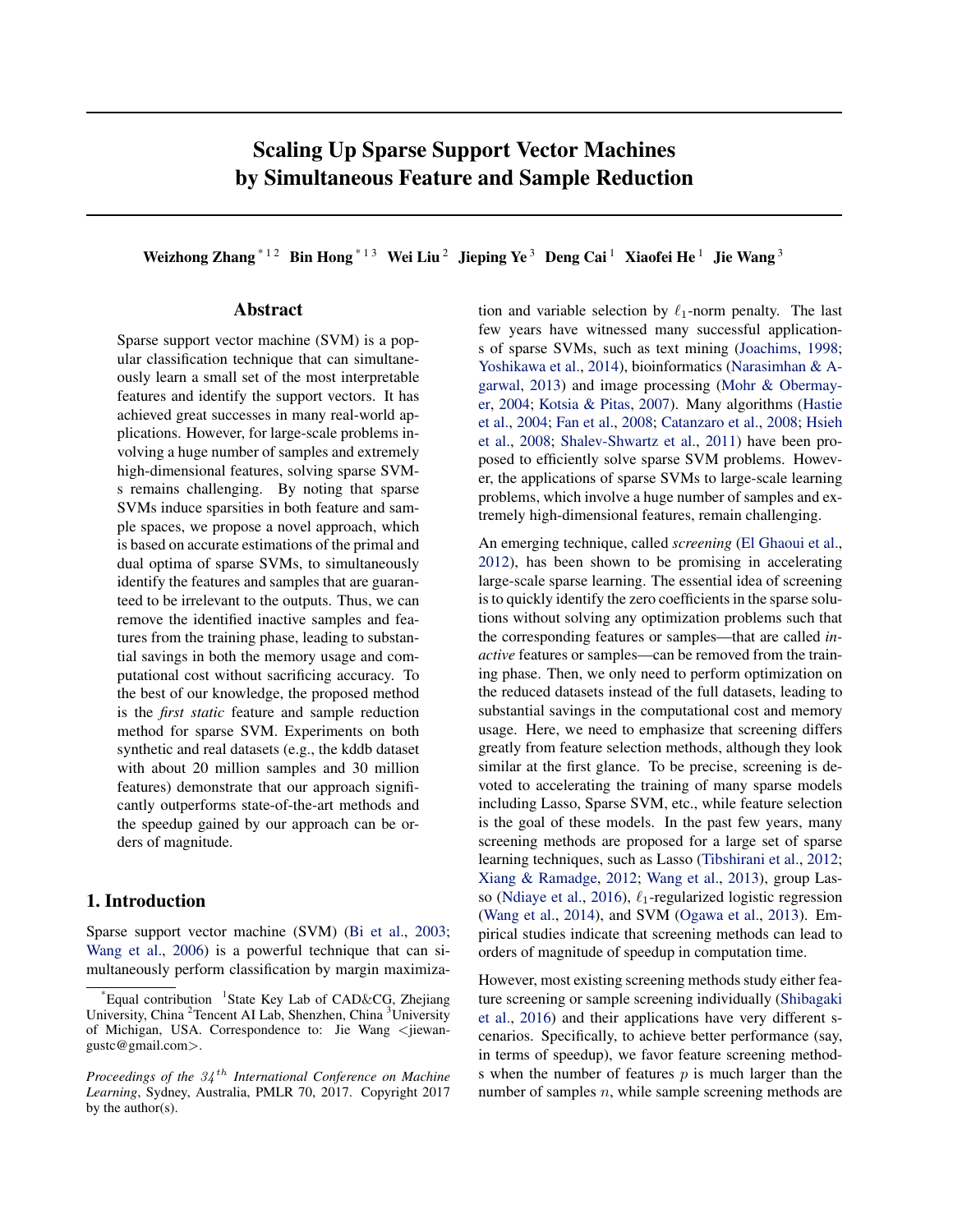<span id="page-1-0"></span>preferable when  $n \gg p$ . Note that there is another class of sparse learning techniques, like sparse SVMs, which induce sparsities in both feature and sample spaces. All these screening methods are helpless in accelerating the training of these models with large  $n$  and  $p$ . We also cannot address this problem by simply combining the existing feature and sample screening methods. The reason is that they could mistakenly discard relevant data as they are specifically designed for different sparse models. Recently, Shibagaki et al. [\(Shibagaki et al.,](#page-8-0) [2016\)](#page-8-0) consider this problem and propose a method to simultaneously identify the inactive features and samples in a *dynamic* manner [\(Bonnefoy et al.,](#page-8-0) [2014\)](#page-8-0); that is, during the optimization process, they trigger their testing rule when there is a sufficient decrease in the duality gap. Thus, the method in [\(Shibagaki et al.,](#page-8-0) [2016\)](#page-8-0) can discard more inactive features and samples as the optimization proceeds and one has small-scale problems to solve in the late stage of the optimization. Nevertheless, the overall speedup can be limited as the problems' size can be large in the early stage of the optimization. To be specific, the method in [\(Shibagaki et al.,](#page-8-0) [2016\)](#page-8-0) depends heavily on the duality gap during the optimization process. The duality gap in the early stage can always be large, which makes the dual and primal estimations inaccurate and finally results in ineffective screening rules. Hence, it is essentially solving a large problem in the early stage.

In this paper, to address the limitations in the dynamic screening method, we propose a novel screening method that can Simultaneously identify Inactive Features and Samples (SIFS) for sparse SVMs in a *static* manner, that is, we only need to perform SIFS once *before* (instead of during) optimization. Thus, we only need to run the optimization algorithm on small-scale problems. The major technical challenge in developing SIFS is that we need to accurately estimate the primal and dual optima. The more accurate the estimations are, the more effective SIFS is in detecting inactive features and samples. Thus, our major technical contribution is a novel framework, which is based on the strong convexity of the primal and dual problems of sparse SVMs [see problems  $(P^*)$  and  $(D^*)$  in Section 2] for deriving accurate estimations of the primal and dual optima (see Section [3\)](#page-2-0). Another appealing feature of SIFS is the so-called *synergy effect* [\(Shibagaki et al.,](#page-8-0) [2016\)](#page-8-0). Specifically, the proposed SIFS consists of two parts, i.e., Inactive Feature Screening (IFS) and Inactive Samples Screening (ISS). We show that discarding inactive features (samples) identified by IFS (ISS) leads to a more accurate estimation of the primal (dual) optimum, which in turn dramatically enhances the capability of ISS (IFS) in detecting inactive samples (features). Thus, SIFS applies IFS and ISS in an alternating manner until no more inactive features and samples can be identified, leading to much better performance in scaling up large-scale problems than the application of

ISS or IFS individually. Moreover, SIFS (see Section [4\)](#page-3-0) is safe in the sense that the detected features and samples are guaranteed to be absent from the sparse representations. To the best of our knowledge, SIFS is the first static screening rule for sparse SVM that is able to simultaneously detect inactive features and samples. Experiments (see Section [5\)](#page-5-0) on both synthetic and real datasets demonstrate that SIF-S significantly outperforms the state-of-the-art [\(Shibagaki](#page-8-0) [et al.,](#page-8-0) [2016\)](#page-8-0) in improving the efficiency of sparse SVMs and the speedup can be orders of magnitude. Detailed proofs of theoretical results in the main text are in the supplementary supplements.

**Notations:** Let  $\|\cdot\|_1, \|\cdot\|$ , and  $\|\cdot\|_{\infty}$  be the  $\ell_1, \ell_2$ , and  $\ell_{\infty}$  norms, respectively. We denote the inner product of vectors **x** and **y** by  $\langle x, y \rangle$ , and the *i*-th component of **x** by  $[\mathbf{x}]_i$ . Let  $[p] = \{1, 2..., p\}$  for a positive integer p. Given a subset  $\mathcal{J} := \{j_1, ..., j_k\}$  of  $[p]$ , let  $|\mathcal{J}|$  be the cardinality of  $\mathcal{J}$ . For a vector **x**, let  $[\mathbf{x}]_{\mathcal{J}} = ([\mathbf{x}]_{j_1}, ..., [\mathbf{x}]_{j_k})^T$ . For a matrix **X**, let  $[\mathbf{X}]_{\mathcal{J}} = (\mathbf{x}_{j_1},...,\mathbf{x}_{j_k})$  and  $_{\mathcal{J}}[\mathbf{X}] =$  $((\mathbf{x}^{j_1})^T, ..., (\mathbf{x}^{j_k})^T)^T$ , where  $\mathbf{x}^i$  and  $\mathbf{x}_j$  are the  $i^{th}$  row and  $j<sup>th</sup>$  column of **X**, respectively. For a scalar t, we denote  $\max\{0, t\}$  by  $[t]_{+}$ .

# 2. Basics and Motivations

In this section, we briefly review some basics of sparse SVMs and then motivate SIFS via the KKT conditions. Specifically, we focus on the  $\ell_1$ -regularized SVM with a smoothed hinged loss that has strong theoretical guarantees [\(Shalev-Shwartz & Zhang,](#page-8-0) [2016\)](#page-8-0), which takes the form of

$$
\min_{\mathbf{w} \in \mathbb{R}^p} P(\mathbf{w}; \alpha, \beta) = \frac{1}{n} \sum_{i=1}^n \ell(1 - \langle \bar{\mathbf{x}}_i, \mathbf{w} \rangle) + \frac{\alpha}{2} ||\mathbf{w}||^2
$$

$$
+ \beta ||\mathbf{w}||_1, \tag{P*}
$$

where w is the parameter vector to be estimated,  $\{\mathbf x_i, y_i\}_{i=1}^n$  is the training set,  $\mathbf x_i \in \mathbb{R}^p$ ,  $y_i \in \{-1, +1\}$ ,  $\bar{\mathbf{x}}_i = y_i \mathbf{x}_i$ ,  $\alpha$  and  $\beta$  are positive parameters, and the loss function  $\ell(\cdot) : \mathbb{R} \to \mathbb{R}$  is

$$
\ell(t) = \begin{cases} 0, & \text{if } t < 0, \\ \frac{t^2}{2\gamma}, & \text{if } 0 \le t \le \gamma, \\ t - \frac{\gamma}{2}, & \text{if } t > \gamma, \end{cases}
$$

where  $\gamma \in (0, 1)$ . We present the Lagrangian dual problem of problem (P<sup>\*</sup>) and the KKT conditions in the following theorem, which plays a fundamentally important role in developing our screening rule.

**Theorem 1.** Let  $X = (\bar{x}_1, \bar{x}_2, ..., \bar{x}_n)$  *and*  $S_\beta(\cdot)$  *be the soft-thresholding operator [\(Hastie et al.,](#page-8-0) [2015\)](#page-8-0), i.e.,*  $[\mathcal{S}_{\beta}(\mathbf{u})]_i = \text{sign}([\mathbf{u}]_i)(|[\mathbf{u}]_i| - \beta)_+$ . Then, for problem *(P* ∗ *), the followings hold:*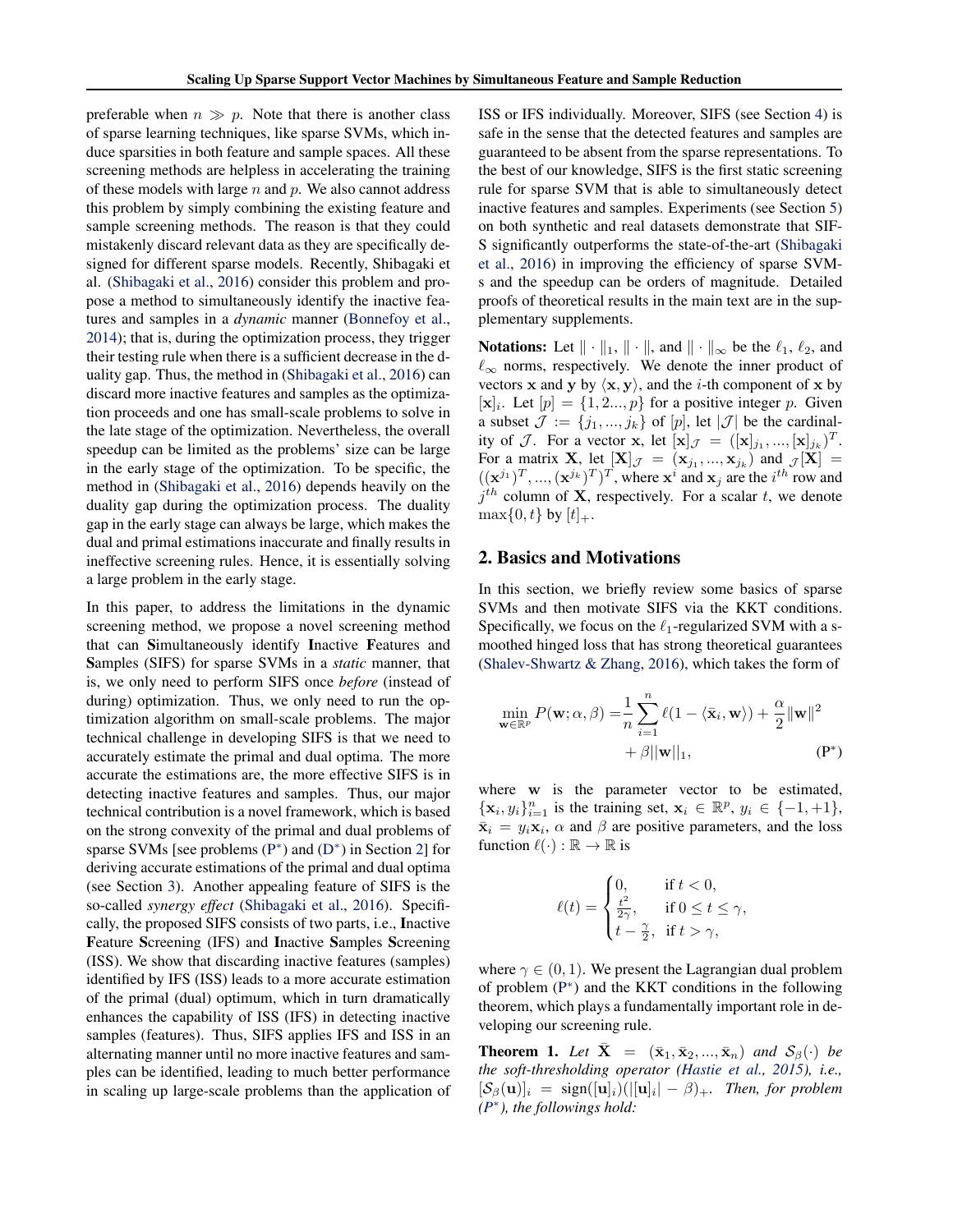<span id="page-2-0"></span> $(i)$ : *The dual problem of*  $(P^*)$  $(P^*)$  *is* 

$$
\min_{\theta \in [0,1]^n} D(\theta; \alpha, \beta) = \frac{1}{2\alpha} \left\| \mathcal{S}_{\beta} \left( \frac{1}{n} \bar{\mathbf{X}} \theta \right) \right\|^2 + \frac{\gamma}{2n} \|\theta\|^2 - \frac{1}{n} \langle \mathbf{1}, \theta \rangle, \tag{D*}
$$

where  $\mathbf{1} \in \mathbb{R}^n$  *is a vector with all components equal to* 1*.* (ii) : *Denote the optima of*  $(P^*)$  $(P^*)$  *and*  $(D^*)$  $(D^*)$  *by*  $\mathbf{w}^*(\alpha, \beta)$  *and*  $\theta^*(\alpha, \beta)$ , respectively. Then,

$$
\mathbf{w}^*(\alpha, \beta) = \frac{1}{\alpha} \mathcal{S}_{\beta} \left( \frac{1}{n} \bar{\mathbf{X}} \theta^*(\alpha, \beta) \right), \qquad (KKT-1)
$$

$$
[\theta^*(\alpha, \beta)]_i = \begin{cases} 0, & \text{if } 1 - \langle \bar{\mathbf{x}}_i, \mathbf{w}^*(\alpha, \beta) \rangle < 0; \\ 1, & \text{if } 1 - \langle \bar{\mathbf{x}}_i, \mathbf{w}^*(\alpha, \beta) \rangle > \gamma; \\ \frac{1}{\gamma} (1 - \langle \bar{\mathbf{x}}_i, \mathbf{w}^*(\alpha, \beta) \rangle), & \text{otherwise.} \end{cases}
$$
\n(KKT-2)

According to [KKT-1](#page-1-0) and [KKT-2,](#page-1-0) we define 4 index sets:

$$
\mathcal{F} = \left\{ j \in [p] : \frac{1}{n} | [\bar{\mathbf{X}} \theta^* (\alpha, \beta)]_j | \leq \beta \right\},\
$$
  

$$
\mathcal{R} = \left\{ i \in [n] : 1 - \langle \mathbf{w}^* (\alpha, \beta), \bar{\mathbf{x}}_i \rangle < 0 \right\},\
$$
  

$$
\mathcal{E} = \left\{ i \in [n] : 1 - \langle \mathbf{w}^* (\alpha, \beta), \bar{\mathbf{x}}_i \rangle \in [0, \gamma] \right\},\
$$
  

$$
\mathcal{L} = \left\{ i \in [n] : 1 - \langle \mathbf{w}^* (\alpha, \beta), \bar{\mathbf{x}}_i \rangle > \gamma \right\},\
$$

which imply that

(i): 
$$
i \in \mathcal{F} \Rightarrow [\mathbf{w}^*(\alpha, \beta)]_i = 0
$$
,  
\n(ii): 
$$
\begin{cases} i \in \mathcal{R} \Rightarrow [\theta^*(\alpha, \beta)]_i = 0, \\ i \in \mathcal{L} \Rightarrow [\theta^*(\alpha, \beta)]_i = 1. \end{cases}
$$
 (R)

Thus, we call the  $j<sup>th</sup>$  feature *inactive* if  $j \in \mathcal{F}$ . The samples in  $\mathcal E$  are the so-called support vectors and we call the samples in  $R$  and  $L$  *inactive* samples.

Suppose that we are given subsets of  $\mathcal{F}, \mathcal{R}$ , and  $\mathcal{L}$ , then by [\(R\)](#page-1-0), we can see that many coefficients of  $w^*(\alpha, \beta)$  and  $\theta^*(\alpha, \beta)$  are known. Thus, we may have much less unknowns to solve and the problem size can be dramatically reduced. We formalize this idea in Lemma 1.

**Lemma 1.** *Given index sets*  $\hat{\mathcal{F}} \subseteq \mathcal{F}, \hat{\mathcal{R}} \subseteq \mathcal{R}$ *, and*  $\hat{\mathcal{L}} \subseteq \mathcal{L}$ *, the followings hold*

 $\label{eq:3.1} \text{(i)}: \left[\mathbf{w}^*(\alpha, \beta)\right]_{\hat{\mathcal{F}}}=0, \, \left[\theta^*(\alpha, \beta)\right]_{\hat{\mathcal{R}}}=0, \, \left[\theta^*(\alpha, \beta)\right]_{\hat{\mathcal{L}}}=1.$  $\hat{\mathbf{C}}(\text{ii}):$  Let  $\hat{\mathcal{D}} = \hat{\mathcal{R}} \cup \hat{\mathcal{L}}, \, \hat{\mathbf{G}}_1 = \hat{\mathcal{F}}_c[\bar{\mathbf{X}}]_{\hat{\mathcal{D}}},$  and  $\hat{\mathbf{G}}_2 = \hat{\mathcal{F}}_c[\bar{\mathbf{X}}]_{\hat{\mathcal{L}}},$ *where*  $\hat{\mathcal{F}}^c = [p] \setminus \hat{\mathcal{F}}, \hat{\mathcal{D}}^c = [n] \setminus \hat{\mathcal{D}},$  and  $\hat{\mathcal{L}}^c = [n] \setminus \hat{\mathcal{L}}$ *. Then,*  $[\theta^*(\alpha,\beta)]_{\hat{\mathcal{D}}^c}$  *solves the following scaled dual problem:* 

$$
\min_{\hat{\theta}\in[0,1]^{|\hat{\mathcal{D}}^c|}} \left\{ \frac{1}{2\alpha} \left\| \mathcal{S}_{\beta} \left( \frac{1}{n} \hat{\mathbf{G}}_1 \hat{\theta} + \frac{1}{n} \hat{\mathbf{G}}_2 \mathbf{1} \right) \right\|^2 + \frac{\gamma}{2n} \|\hat{\theta}\|^2 - \frac{1}{n} \langle \mathbf{1}, \hat{\theta} \rangle \right\}.
$$
\n(scaled-D<sup>\*</sup>)

(iii) : *Suppose that*  $\theta^*(\alpha, \beta)$  *is known. Then,* 

$$
[\mathbf{w}^*(\alpha,\beta)]_{\hat{\mathcal{F}}^c} = \frac{1}{\alpha} \mathcal{S}_{\beta} \left( \frac{1}{n} \hat{\mathcal{F}}^c [\bar{\mathbf{X}}] \theta^*(\alpha,\beta) \right).
$$

Lemma 1 indicates that, if we can identify index sets  $\hat{\mathcal{F}}$  and  $\hat{\mathcal{D}}$  and the cardinalities of  $\hat{\mathcal{F}}^c$  and  $\hat{\mathcal{D}}^c$  are much smaller than the feature dimension  $p$  and the dataset size  $n$ , we only need to solve a problem (scaled-D<sup>∗</sup> ) that may be much *smaller* than problem [\(D](#page-1-0)<sup>\*</sup>) to exactly recover the optima  $\mathbf{w}^*(\alpha, \beta)$ and  $\theta^*(\alpha, \beta)$  without sacrificing any accuracy.

However, we cannot directly apply the rules in [\(R\)](#page-1-0) to identify subsets of  $\mathcal{F}, \mathcal{R}$ , and  $\mathcal{L}$ , as they require the knowledge of  $\mathbf{w}^*(\alpha, \beta)$  and  $\theta^*(\alpha, \beta)$  that are usually unavailable. Inspired by the idea in [\(El Ghaoui et al.,](#page-8-0) [2012\)](#page-8-0), we can first estimate regions W and  $\Theta$  that contain  $\mathbf{w}^*(\alpha,\beta)$  and  $\theta^*(\alpha, \beta)$ , respectively. Then, by denoting

$$
\hat{\mathcal{F}} := \left\{ j \in [p] : \max_{\theta \in \Theta} \left\{ \left| \frac{1}{n} [\bar{\mathbf{X}} \theta]_j \right| \right\} \leq \beta \right\},\qquad(1)
$$

$$
\hat{\mathcal{R}} := \left\{ i \in [n] : \max_{\mathbf{w} \in \mathcal{W}} \{ 1 - \langle \mathbf{w}, \bar{\mathbf{x}}_i \rangle \} < 0 \right\},\tag{2}
$$

$$
\hat{\mathcal{L}} := \left\{ i \in [n] : \min_{\mathbf{w} \in \mathcal{W}} \{ 1 - \langle \mathbf{w}, \bar{\mathbf{x}}_i \rangle \} > \gamma \right\},\qquad(3)
$$

since it is easy to know that  $\hat{\mathcal{F}} \subset \mathcal{F}, \hat{\mathcal{R}} \subset \mathcal{R}$  and  $\hat{\mathcal{L}} \subset \mathcal{L}$ , the rules in [\(R\)](#page-1-0) can be relaxed as follows:

(i): 
$$
j \in \hat{\mathcal{F}} \Rightarrow [\mathbf{w}^*(\alpha, \beta)]_j = 0,
$$
 (R1)

(ii): 
$$
\begin{cases} i \in \hat{\mathcal{R}} \Rightarrow [\theta^*(\alpha, \beta)]_i = 0, \\ i \in \hat{\mathcal{L}} \Rightarrow [\theta^*(\alpha, \beta)]_i = 1. \end{cases}
$$
 (R2)

In view of R1 and R2, we sketch the development of SIFS as follows.

- **Step 1:** Derive estimations W and  $\Theta$  such that  $\mathbf{w}^*(\alpha, \beta) \in \mathcal{W}$ and  $\theta^*(\alpha, \beta) \in \Theta$ , respectively.
- Step 2: Develop SIFS by deriving the relaxed screening rules R1 and R2, i.e., by solving the optimization problems in Eq. (1), Eq. (2) and Eq. (3).

## 3. Estimate the Primal and Dual Optima

In this section, we first show that the primal and dual optima admit closed form solutions for specific values of  $\alpha$ and  $\beta$  (see Section 3.1). Then, in Sections [3.2](#page-3-0) and [3.3,](#page-3-0) we present accurate estimations of the primal and dual optima, respectively.

### 3.1. Effective Intervals of the Parameters  $\alpha$  and  $\beta$

We first show that, if the value of  $\beta$  is sufficiently large, no matter what  $\alpha$  is, the primal solution is 0.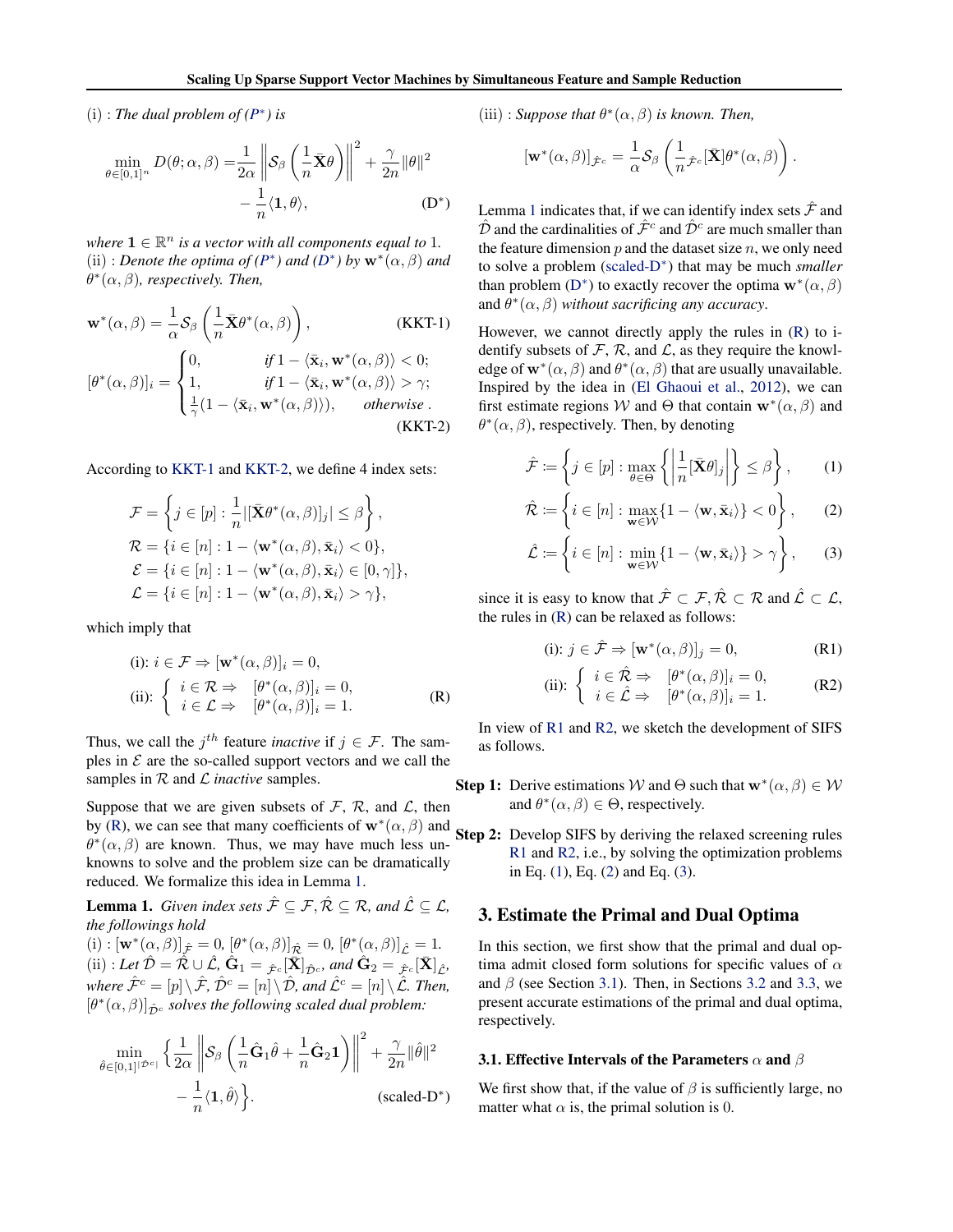<span id="page-3-0"></span>**Theorem 2.** Let  $\beta_{\text{max}} = \left\| \frac{1}{n}\bar{\mathbf{X}}\mathbf{1} \right\|_{\infty}$ . Then, for  $\alpha > 0$  and  $\beta \geq \beta_{\text{max}}$ *, we have* 

> $\mathbf{w}^*(\alpha, \beta) = \mathbf{0}, \qquad \qquad \theta^*$  $\theta^*(\alpha, \beta) = 1.$

For any  $\beta$ , the next result shows that, if  $\alpha$  is large enough, the primal and dual optima admit closed form solutions.

Theorem 3. *If we denote*

$$
\alpha_{\max}(\beta) = \frac{1}{1-\gamma} \max_{i \in [n]} \left\{ \langle \bar{\mathbf{x}}_i, \mathcal{S}_{\beta}(\frac{1}{n}\bar{\mathbf{X}}\mathbf{1}) \rangle \right\},\
$$

*then for all*  $\alpha \in [\max{\alpha_{\max}(\beta), 0}, \infty) \cap (0, \infty)$ *, we have* 

$$
\mathbf{w}^*(\alpha,\beta) = \frac{1}{\alpha} \mathcal{S}_{\beta} \left(\frac{1}{n}\bar{\mathbf{X}}\mathbf{1}\right), \ \ \theta^*(\alpha,\beta) = \mathbf{1}.\tag{4}
$$

By Theorems [2](#page-2-0) and 3, we only need to consider the cases with  $\beta \in (0, \beta_{\text{max}}]$  and  $\alpha \in (0, \alpha_{\text{max}}(\beta)).$ 

## 3.2. Primal Optimum Estimation

In Section [1,](#page-0-0) we mention that the proposed SIFS consists of IFS and ISS, and an alternating application of IFS and ISS can improve the estimation of the primal and dual optima, which can in turn make ISS and IFS more effective in identifying inactive samples and features, respectively. Lemma 2 shows that discarding inactive features by IFS leads to a more accurate estimation of the primal optimum.

**Lemma 2.** *Suppose that the reference solution*  $\mathbf{w}^*(\alpha_0, \beta_0)$ *with*  $\beta_0 \in (0, \beta_{\text{max}}]$  *and*  $\alpha_0 \in (0, \alpha_{\text{max}}(\beta_0)]$  *is known. Consider problem* ( $P^*$ ) *with parameters*  $\alpha > 0$  *and*  $\beta_0$ *. Let*  $\hat{\mathcal{F}}$  be the index set of the inactive features identified by the *previous* IFS *steps, i.e.,*  $[\mathbf{w}^*(\alpha, \beta_0)]_{\hat{\mathcal{F}}} = \mathbf{0}$ *. We define* 

$$
\mathbf{c} = \frac{\alpha_0 + \alpha}{2\alpha} [\mathbf{w}^*(\alpha_0, \beta_0)]_{\hat{\mathcal{F}}^c},\tag{5}
$$

$$
{}^{2} = \frac{(\alpha_{0} - \alpha)^{2}}{4\alpha^{2}} ||\mathbf{w}^{*}(\alpha_{0}, \beta_{0})||^{2}
$$

$$
- \frac{(\alpha_{0} + \alpha)^{2}}{4\alpha^{2}} ||[\mathbf{w}^{*}(\alpha_{0}, \beta_{0})]_{\hat{\mathcal{F}}}||^{2}.
$$
(6)

*Then, the following holds:*

r

$$
[\mathbf{w}^*(\alpha,\beta_0)]_{\hat{\mathcal{F}}^c}\in\mathcal{W}\coloneqq\{\mathbf{w}:\|\mathbf{w}-\mathbf{c}\|\leq r\}.\qquad(7)
$$

As  $\hat{\mathcal{F}}$  is the index set of identified inactive features, we have  $[w^*(\alpha, \beta_0)]_{\hat{\mathcal{F}}} = 0$ . Hence, we only need to find an accurate estimation of  $[\mathbf{w}^*(\alpha, \beta_0)]_{\hat{\mathcal{F}}^c}$ . Lemma 2 shows that  $[\mathbf{w}^*(\alpha, \beta_0)]_{\hat{\mathcal{F}}^c}$  lies in a ball of radius r centered at c. Note that, before we perform IFS, the set  $\hat{\mathcal{F}}$  is empty and thus the second term on the right hand side (RHS) of Eq. (6) is 0. If we apply IFS multiple times (alternating with ISS), the set  $F$  will be monotonically increasing. Thus, Eq. (6) implies that the radius will be monotonically decreasing, leading to a more accurate primal optimum estimation.

#### 3.3. Dual Optimum Estimation

Similar to Lemma 2, the next result shows that ISS can improve the estimation of the dual optimum.

**Lemma 3.** *Suppose that the reference solution*  $\theta^*(\alpha_0, \beta_0)$ *with*  $\beta_0 \in (0, \beta_{\text{max}}]$  *and*  $\alpha_0 \in (0, \alpha_{\text{max}}(\beta_0)]$  *is known. Consider problem* [\(D](#page-1-0)<sup>\*</sup>) *with parameters*  $\alpha > 0$  *and*  $\beta_0$ *.* Let  $\overline{\mathcal{R}}$  and  $\overline{\mathcal{L}}$  be the index sets of inactive samples iden*tified by the previous* ISS *steps, i.e.,*  $[\theta^*(\alpha, \beta_0)]_{\hat{\mathcal{R}}} = 0$ ,  $[\theta^*(\alpha, \beta_0)]_{\hat{\mathcal{L}}} = 1$ , and  $\hat{\mathcal{D}} = \hat{\mathcal{R}} \cup \hat{\mathcal{L}}$ *. We define* 

$$
\mathbf{c} = \frac{\alpha - \alpha_0}{2\gamma\alpha} \mathbf{1} + \frac{\alpha_0 + \alpha}{2\alpha} [\theta^*(\alpha_0, \beta_0)]_{\hat{\mathcal{D}}^c},
$$
\n
$$
c^2 = \frac{(\alpha_0 - \alpha)^2}{4\alpha^2} ||\theta^*(\alpha_0, \beta_0) - \mathbf{1}||^2
$$
\n(8)

$$
r^{2} = \frac{(\alpha_{0} - \alpha)}{4\alpha^{2}} \left\| \theta^{*}(\alpha_{0}, \beta_{0}) - \frac{1}{\gamma} \mathbf{1} \right\|
$$

$$
- \left\| \frac{(2\gamma - 1)\alpha + \alpha_{0}}{2\gamma\alpha} \mathbf{1} - \frac{\alpha_{0} + \alpha}{2\alpha} [\theta^{*}(\alpha_{0}, \beta_{0})]_{\hat{\mathcal{L}}} \right\|^{2}
$$

$$
- \left\| \frac{\alpha - \alpha_{0}}{2\gamma\alpha} \mathbf{1} + \frac{\alpha_{0} + \alpha}{2\alpha} [\theta^{*}(\alpha_{0}, \beta_{0})]_{\hat{\mathcal{R}}} \right\|^{2}.
$$
(9)

*Then, the following holds:*

$$
[\theta^*(\alpha,\beta_0)]_{\hat{\mathcal{D}}^c} \in \Theta \coloneqq \|\theta : \theta - \mathbf{c}\| \le r. \tag{10}
$$

Similar to Lemma 2, Lemma 3 also bounds  $[\theta^*(\alpha, \beta_0)]_{\hat{\mathcal{D}}^c}$ by a ball. In view of Eq. (9), a similar discussion of Lemma 2—that is, the index sets  $\mathcal L$  and  $\mathcal R$  monotonically increase and thus the last two terms on the RHS of Eq. (9) monotonically increase when we perform ISS multiple times (alternating with IFS)—implies that the ISS steps can reduce the radius and thus improve the dual optimum estimation.

**Remark 1.** *To estimate*  $\mathbf{w}^*(\alpha, \beta_0)$  *and*  $\theta^*(\alpha, \beta_0)$  *by Lemmas 2 and 3, we have a free reference solution pair*  $\mathbf{w}^*(\alpha_0, \beta_0)$  *and*  $\theta^*(\alpha_0, \beta_0)$  *with*  $\alpha_0 = \alpha_{\max}(\beta_0)$ *. From Theorems* [2](#page-2-0) *and* 3, we know that in this setting,  $\mathbf{w}^*(\alpha_0, \beta_0)$ and  $\theta^*(\alpha_0, \beta_0)$  admit closed form solutions.

## 4. The Proposed SIFS Screening Rule

We first present the IFS and ISS rules in Sections 4.1 and [4.2,](#page-4-0) respectively. Then, in Section [4.3,](#page-4-0) we develop the SIFS screening rule by an alternating application of IFS and ISS.

#### 4.1. Inactive Feature Screening (IFS)

Suppose that  $\mathbf{w}^*(\alpha_0, \beta_0)$  and  $\theta^*(\alpha_0, \beta_0)$  are known, we de-rive IFS to identify inactive features for problem [\(P](#page-1-0)<sup>\*</sup>) at  $(\alpha, \beta_0)$  by solving the optimization problem in Eq. [\(1\)](#page-2-0) (see Section E in the supplementary material):

$$
s^{i}(\alpha,\beta_0) = \max_{\theta \in \Theta} \left\{ \frac{1}{n} |\langle [\bar{\mathbf{x}}^i]_{\hat{\mathcal{D}}^c}, \theta \rangle + \langle [\bar{\mathbf{x}}^i]_{\hat{\mathcal{L}}}, \mathbf{1} \rangle| \right\}, i \in \hat{\mathcal{F}}^c,
$$
\n(11)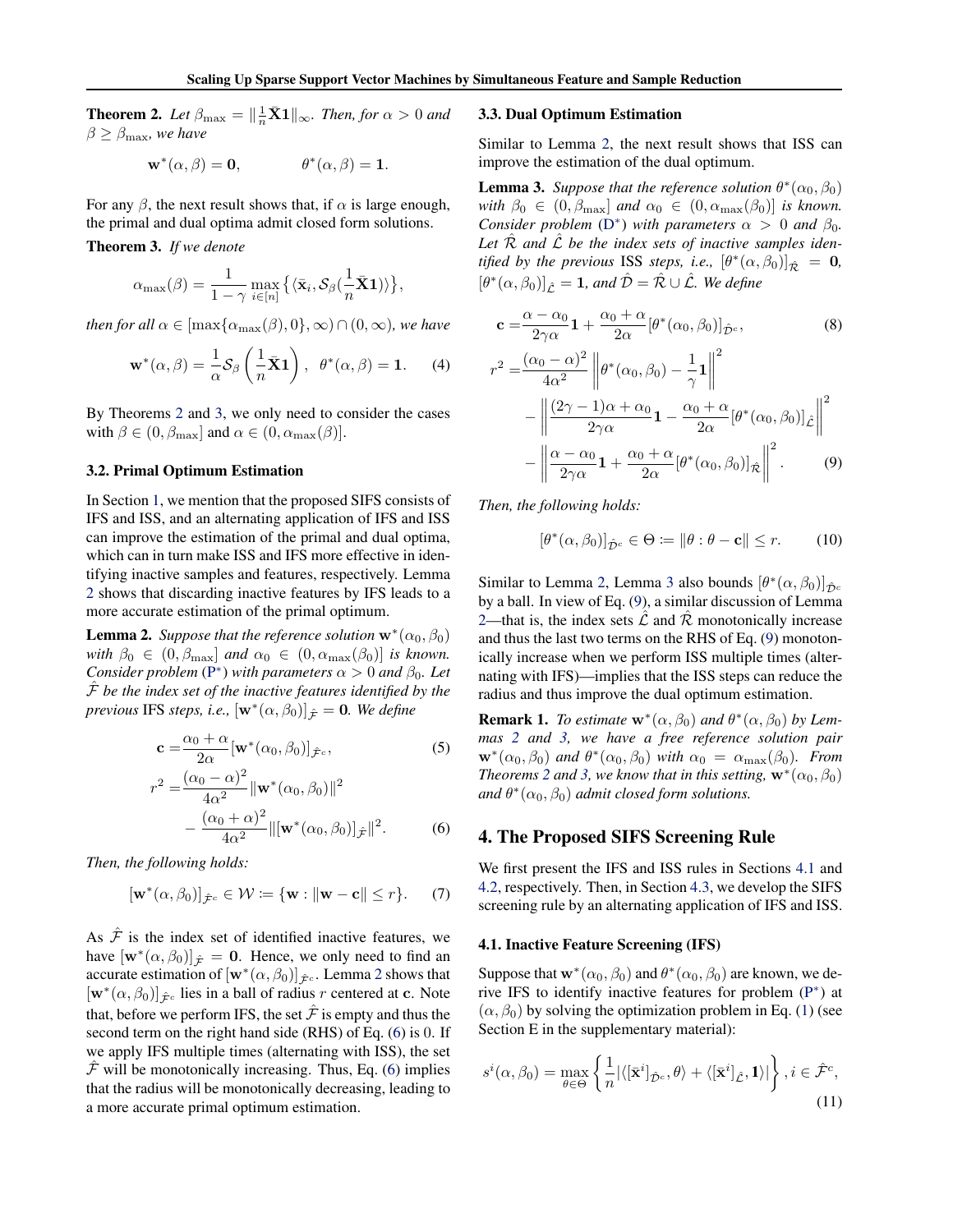<span id="page-4-0"></span>where  $\Theta$  is given by Eq. [\(10\)](#page-3-0) and  $\hat{\mathcal{F}}$  and  $\hat{\mathcal{D}} = \hat{\mathcal{R}} \cup \hat{\mathcal{L}}$  are the index sets of inactive features and samples that have been identified in previous screening processes, respectively. The next result shows the closed form solution of problem [\(11\)](#page-3-0).

Lemma 4. *Consider problem* [\(11\)](#page-3-0)*. Let* c *and* r *be given by Eq.* [\(8\)](#page-3-0) and *Eq.* [\(9\)](#page-3-0). Then, for all  $i \in \hat{\mathcal{F}}^c$ , we have

$$
s^{i}(\alpha,\beta_0)=\frac{1}{n}(|\langle [\bar{\mathbf{x}}^i]_{\hat{\mathcal{D}}^c},\mathbf{c}\rangle+\langle [\bar{\mathbf{x}}^i]_{\hat{\mathcal{L}}},\mathbf{I}\rangle|+ \|[\bar{\mathbf{x}}^i]_{\hat{\mathcal{D}}^c}\|r).
$$

We are now ready to present the IFS rule.

Theorem 4. *Consider problem* [\(P](#page-1-0) ∗ )*. We suppose that*  $\mathbf{w}^*(\alpha_0, \beta_0)$  and  $\theta^*(\alpha_0, \beta_0)$  are known. Then,

(1): *The feature screening rule* IFS *takes the form of*

$$
s^{i}(\alpha,\beta_0) \leq \beta_0 \Rightarrow [\mathbf{w}^*(\alpha,\beta_0)]_i = 0, \forall i \in \hat{\mathcal{F}}^c \text{ (IFS)}
$$

(2): We update the index set  $\hat{\mathcal{F}}$  by

$$
\hat{\mathcal{F}} \leftarrow \hat{\mathcal{F}} \cup \{ i : s^i \le \beta_0, i \in \hat{\mathcal{F}}^c \}. \tag{12}
$$

Recall that (Lemma [3\)](#page-3-0), previous sample screening results give us a more tighter dual estimation, i.e., a smaller feasible region  $\Theta$  for problem [\(11\)](#page-3-0), which results in a smaller  $s^i(\alpha,\beta_0)$ . It finally leads us to a more powerful feature screening rule IFS. This is the so called synergy effect.

## 4.2. Inactive Sample Screening (ISS)

Similar to IFS, we derive ISS to identify inactive samples by solving the optimization problems in Eq. [\(2\)](#page-2-0) and Eq. [\(3\)](#page-2-0) (see Section G in the supplementary material for details):

$$
u_i(\alpha, \beta_0) = \max_{\mathbf{w} \in \mathcal{W}} \{1 - \langle [\bar{\mathbf{x}}_i]_{\hat{\mathcal{F}}^c}, \mathbf{w} \rangle\}, i \in \hat{\mathcal{D}}^c,
$$
 (13)

$$
l_i(\alpha, \beta_0) = \min_{\mathbf{w} \in \mathcal{W}} \{1 - \langle [\bar{\mathbf{x}}_i]_{\hat{\mathcal{F}}^c}, \mathbf{w} \rangle\}, i \in \hat{\mathcal{D}}^c,
$$
 (14)

where W is given by Eq. [\(7\)](#page-3-0) and  $\hat{\mathcal{F}}$  and  $\hat{\mathcal{D}} = \hat{\mathcal{R}} \cup \hat{\mathcal{L}}$  are the index sets of inactive features and samples that have been identified in previous screening processes. We show that problems (13) and (14) admit closed form solutions.

Lemma 5. *Consider problems* (13) *and* (14)*. Let* c *and* r *be given by Eq. [\(5\)](#page-3-0) and Eq. [\(6\)](#page-3-0). Then,*

$$
u_i(\alpha, \beta_0) = 1 - \langle [\bar{\mathbf{x}}_i]_{\hat{\mathcal{F}}^c}, \mathbf{c} \rangle + ||[\bar{\mathbf{x}}_i]_{\hat{\mathcal{F}}^c} || r, i \in \hat{\mathcal{D}}^c,
$$
  

$$
l_i(\alpha, \beta_0) = 1 - \langle [\bar{\mathbf{x}}_i]_{\hat{\mathcal{F}}^c}, \mathbf{c} \rangle - ||[\bar{\mathbf{x}}_i]_{\hat{\mathcal{F}}^c} || r, i \in \hat{\mathcal{D}}^c.
$$

We are now ready to present the ISS rule.

Theorem 5. *Consider problem [\(D](#page-1-0)* ∗ *). We suppose that*  $\mathbf{w}^*(\alpha_0, \beta_0)$  and  $\theta^*(\alpha_0, \beta_0)$  are known. Then,

#### (1): *The sample screening rule* ISS *takes the form of*

$$
u_i(\alpha, \beta_0) < 0 \Rightarrow [\theta^*(\alpha, \beta_0)]_i = 0, \ \forall i \in \hat{\mathcal{D}}^c \text{ (ISS)}
$$
\n
$$
l_i(\alpha, \beta_0) > \gamma \Rightarrow [\theta^*(\alpha, \beta_0)]_i = 1,
$$

(2): We update the the index sets  $\hat{\mathcal{R}}$  and  $\hat{\mathcal{L}}$  by

$$
\hat{\mathcal{R}} \leftarrow \hat{\mathcal{R}} \cup \{i : u_i(\alpha, \beta_0) < 0, i \in \hat{\mathcal{D}}^c\},\qquad(15)
$$

$$
\hat{\mathcal{L}} \leftarrow \hat{\mathcal{L}} \cup \{ i : l_i(\alpha, \beta_0) > \gamma, i \in \hat{\mathcal{D}}^c \}. \tag{16}
$$

The synergy effect also exists here. Recall that (Lemma [2\)](#page-3-0), previous feature screening results lead a smaller feasible region  $W$  for the problems (13) and (14), which results in smaller  $u_i(\alpha, \beta_0)$  and bigger  $l_i(\alpha, \beta_0)$ . It finally leads us to a more accurate sample screening rule ISS.

# 4.3. The Proposed SIFS Rule by An Alternating Application of IFS and ISS

In real applications, the optimal parameter values of  $\alpha$  and  $\beta$  are usually unknown. To determine appropriate parameter values, common approaches, like cross validation and stability selection, need to solve the model over a grid of parameter values  $\{(\alpha_{i,j}, \beta_j) : i \in [M], j \in [N]\}$  with  $\beta_{\text{max}} > \beta_1 > ... > \beta_N > 0$  and  $\alpha_{\text{max}}(\beta_i) > \alpha_{1,i} > ... >$  $\alpha_{M,i} > 0$ . This can be very time-consuming. Inspired by Strong Rule [\(Tibshirani et al.,](#page-8-0) [2012\)](#page-8-0) and SAFE [\(El Ghaoui](#page-8-0) [et al.,](#page-8-0) [2012\)](#page-8-0), we develop a sequential version of SIFS in Algorithm 1. Specifically, given the primal and dual opti-

# Algorithm 1 SIFS

1: **Input:**  $\beta_{\text{max}} > \beta_1 > ... > \beta_N > 0$  and  $\alpha_{\text{max}}(\beta_j) =$  $\alpha_{0,j} > \alpha_{1,j} > ... > \alpha_{M,j} > 0.$ 

2: for  $j = 1$  to N do

3: Compute the first reference solution  $\mathbf{w}^*(\alpha_{0,j}, \beta_j)$ and  $\theta^*(\alpha_{0,j}, \beta_j)$  using the close-form formula [\(4\)](#page-3-0).

4: **for**  $i = 1$  to  $M$  **do** 

5: **Initialization:**  $\hat{\mathcal{F}} = \hat{\mathcal{R}} = \hat{\mathcal{L}} = \emptyset$ 

6: repeat

- 7: Run sample screening using rule ISS based on  $\mathbf{w}^*(\alpha_{i-1,j}, \beta_j).$
- 8: Update  $\hat{\mathcal{R}}$  and  $\hat{\mathcal{L}}$  by Eq. (15) and Eq. (16), respectively.
- 9: Run feature screening using rule IFS based on  $\theta^*(\alpha_{i-1,j},\beta_j).$

10: Update  $\hat{\mathcal{F}}$  by Eq. (12).

- 11: until No new inactive features or samples are identified
- 12: Compute  $\mathbf{w}^*(\alpha_{i,j}, \beta_j)$  and  $\theta^*(\alpha_{i,j}, \beta_j)$  by solving the scaled problem.
- 13: end for

14: end for

15: **Output:** $w^*(\alpha_{i,j}, \beta_j)$  and  $\theta^*(\alpha_{i,j}, \beta_j)$ ,  $i \in [M], j \in$  $[N]$ .

ma  $\mathbf{w}^*(\alpha_{i-1,j}, \beta_j)$  and  $\theta^*(\alpha_{i-1,j}, \beta_j)$  at  $(\alpha_{i-1,j}, \beta_j)$ , we apply SIFS to identify the inactive features and samples for problem [\(P](#page-1-0)<sup>\*</sup>) at  $(\alpha_{i,j}, \beta_j)$ . Then, we perform optimization on the reduced dataset and solve the primal and dual optima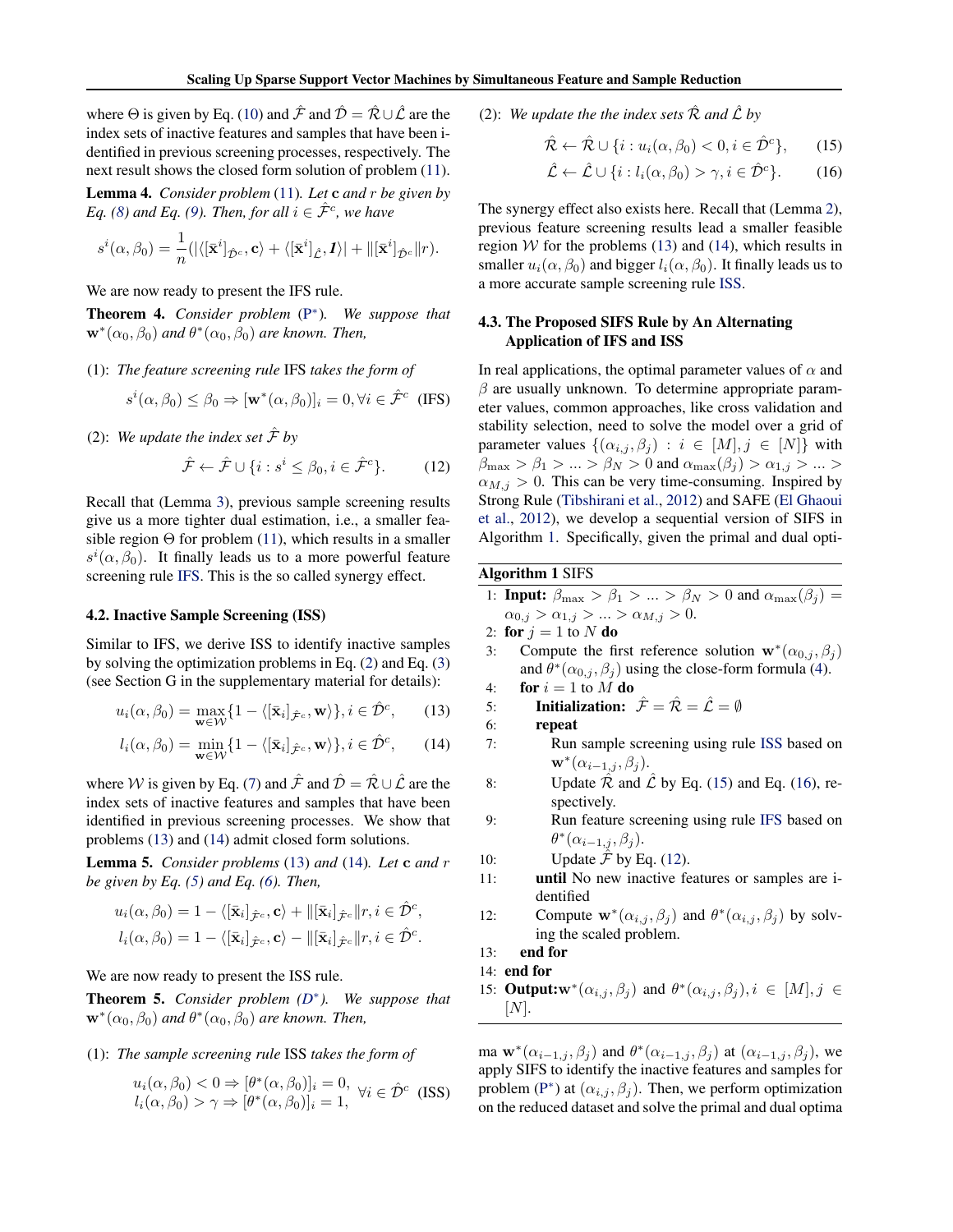<span id="page-5-0"></span>at  $(\alpha_{i,j}, \beta_j)$ . We repeat this process until we solve problem [\(P](#page-1-0) ∗ ) at all pairs of parameter values.

Note that we insert  $\alpha_{0,j}$  into every sequence  $\{\alpha_{i,j} : i \in$  $[M]$  (see line 1 in Algorithm [1\)](#page-4-0) to obtain a closed-form solution as the first reference solution. In this way, we can avoid solving problem at  $(\alpha_{1,i}, \beta_i), j \in [N]$  directly (without screening), which is time consuming. At last, we would like to point out that the values  $\{(\alpha_{i,j}, \beta_j) : i \in [M], j \in$ [N]} in SIFS can be specified by users arbitrarily.

SIFS applies ISS and IFS in an alternating manner to reinforce their capability in identifying inactive samples and features. In Algorithm [1,](#page-4-0) we apply ISS first. Of course, we can also apply IFS first. The theorem below demonstrates that the orders have no impact on the performance of SIFS.

**Theorem 6.** *Given the optimal solutions*  $\mathbf{w}^*(\alpha_{i-1,j}, \beta_j)$ and  $\theta^*(\alpha_{i-1,j}, \beta_j)$  at  $(\alpha_{i-1,j}, \beta_j)$  as the reference solution *pair at*  $(\alpha_{i,j}, \beta_j)$  *for SIFS, we assume SIFS with ISS first stops after applying IFS and ISS for* p *times and denote* the identified inactive features and samples as  $\hat{\mathcal{F}}_p^A, \hat{\mathcal{R}}_p^A$  and  $\hat{\mathcal{L}}_p^A$ . Similarly, when we apply IFS first, the results are denoted as  $\hat{\mathcal{F}}_q^B$ ,  $\hat{\mathcal{R}}_q^B$  and  $\hat{\mathcal{L}}_q^B$ . Then, the followings hold: (1)  $\hat{\mathcal{F}}^A_p = \hat{\mathcal{F}}^B_q$ ,  $\hat{\mathcal{R}}^A_p = \hat{\mathcal{R}}^B_q$  and  $\hat{\mathcal{L}}^A_p = \hat{\mathcal{L}}^B_q$ .

(2) *With different orders of applying ISS and IFS, the difference of the times of ISS and IFS we need to apply in SIFS can never be larger than 1, that is,*  $|p - q| \leq 1$ .

Remark 2. *From Remark [1,](#page-3-0) we can see that our SIFS can also be applied to solve a single problem, due to the existence of the free reference solution pair.*

# 5. Experiments

We evaluate SIFS on both synthetic and real datasets in terms of three measurements. The first one is the *scaling ratio*:  $1 - \frac{(n - \tilde{n})(p - \tilde{p})}{np}$  $\frac{n_1(p-p)}{np}$ , where  $\tilde{n}, \tilde{p}, n$ , and p are the numbers of inactive samples and features identified by SIFS, sample size, and feature dimension of the datasets. The second measure is *rejection ratios* of each triggering of ISS and IFS in SIFS:  $\frac{\tilde{n}_i}{n_0}$  and  $\frac{\tilde{p}_i}{p_0}$ , where  $\tilde{n}^i$  and  $\tilde{p}^i$  are the numbers of inactive samples and features identified in  $i$ -th triggering of ISS and IFS in SIFS.  $n_0$  and  $p_0$  are the numbers of inactive samples and features in the solution. The third measure is *speedup*, i.e., the ratio of the running time of the solver without screening to that with screening.

Recall that, we can integrate SIFS with any solvers for problem [\(P](#page-1-0)<sup>\*</sup>). In this experiment, we use Accelerated Proximal Stochastic Dual Coordinate Ascent (Accelerated-Prox-SDCA) [\(Shalev-Shwartz & Zhang,](#page-8-0) [2016\)](#page-8-0), as it is one of the state-of-the-arts. As we mentioned in the introduction section that screening differs greatly from features selection methods, it is not appropriate to make comparisons with feature selection methods. To this end, we only

choose the state-of-art screening method for Sparse SVMs in [\(Shibagaki et al.,](#page-8-0) [2016\)](#page-8-0) as a baseline in the experiments.

For each dataset, we solve problem  $(P^*)$  $(P^*)$  at a grid of turning parameter values. Specifically, we first compute  $\beta_{\text{max}}$  by Theorem [2](#page-2-0) and then select 10 values of  $\beta$  that are equally spaced on the logarithmic scale of  $\beta/\beta_{\text{max}}$  from 1 to 0.05. Then, for each value of  $\beta$ , we first compute  $\alpha_{\text{max}}(\beta)$  by Theorem [3](#page-3-0) and then select 100 values of  $\alpha$  that are equally spaced on the logarithmic scale of  $\alpha/\alpha_{\text{max}}(\beta)$  from 1 to  $0.01$ . Thus, for each dataset, we solve problem  $(P^*)$  $(P^*)$  at 1000 pairs of parameter values in total. We write the code in C++ along with Eigen library for some numerical computations. We perform all the computations on a single core of Intel(R) Core(TM) i7-5930K 3.50GHz, 128GB MEM.

#### 5.1. Simulation Studies

We evaluate SIFS on 3 synthetic datasets named syn1, syn2 and syn3 with sample and feature size  $(n, p) \in \{(10000, 1000), (10000, 10000), (1000, 10000)\}.$ We present each data point as  $x = [x_1; x_2]$  with  $x_1 \in$  $\mathbb{R}^{0.02p}$  and  $\mathbf{x}_2 \in \mathbb{R}^{0.98p}$ . We use Gaussian distributions  $G_1 = N(\mathbf{u}, 0.75\mathbf{I}), G_2 = N(-\mathbf{u}, 0.75\mathbf{I})$  and  $G_3 = N(0, 1)$ to generate the data points, where  $\mathbf{u} = 1.51$  and  $\mathbf{I} \in$  $\mathbb{R}^{0.02p \times 0.02p}$  is the identity matrix. To be precise,  $x_1$  for positive and negative points are sampled from  $\mathcal{G}_1$  and  $\mathcal{G}_2$ , respectively. For each entry in  $x_2$ , it has chance  $\eta = 0.02$ to be sampled from  $\mathcal{G}_3$  and chance  $1 - \eta$  to be 0.



Figure 1. Scaling ratios of ISS, IFS and SIFS (from left to right).

Fig. 1 shows the scaling ratios by ISS, IFS, and SIFS on the synthetic datasets at 1000 parameter values. We can see that IFS is more effective in scaling problem size than ISS, with scaling ratios roughly  $98\%$  against  $70 - 90\%$ . Moreover, SIFS, which is an alternating application of IFS and ISS, significantly outperforms ISS and IFS, with scal-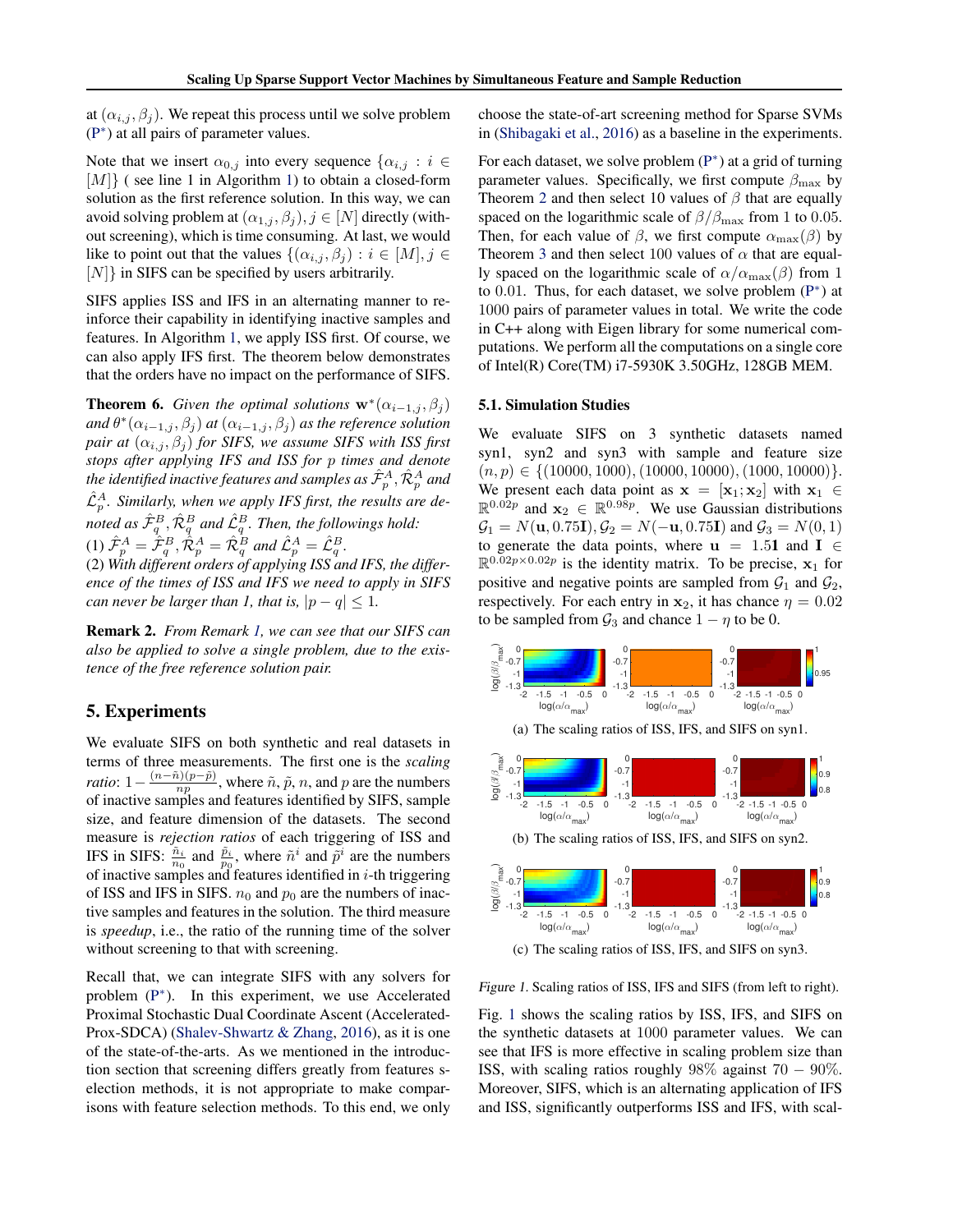

Figure 2. Rejection ratios of SIFS on syn 2 (first row: Feature Screening, second row: Sample Screening).

Table 1. Running time (in seconds) for solving problem [\(P](#page-1-0)\*) at 1000 pairs of parameter values on three synthetic datasets.

| Data | Solver | - -<br>ISS+Solver |        |         | IFS+Solver |        |         | SIFS+Solver |        |         |
|------|--------|-------------------|--------|---------|------------|--------|---------|-------------|--------|---------|
|      |        | ISS               | Solver | Speedup | IFS        | Solver | Speedup | <b>SIFS</b> | Solver | Speedup |
| svnl | 499.1  | 4.9               | 27.8   | .5.3    | າາ         | 42.6   |         | 8.6         | 6.0    | 34.2    |
| swn2 | 8749.9 | 24.9              | 1496.6 | 5.8     | 23.0       | 288.1  | 28.1    | 92.6        | 70.3   | 53.7    |
| svn3 | 1279.7 | 2.0               |        | 4.9     | ົ<br>2.L   | 33.4   | 36.0    | −<br>. .    | ر.ر    | 76.8    |

ing ratios roughly 99.9%. This high scaling ratios imply that SIFS can lead to a significant speedup.

Due to the space limitation, we only report the rejection ratios of SIFS on syn2. Other results can be found in the supplementary material. Fig. 2 shows that SIFS can identify most of the inactive features and samples. However, few features and samples are identified in the second and later triggerings of ISS and IFS. The reason may be that the task here is so simple that one triggering is enough.

Table 1 reports the running time of solver without and with IFS, ISS and SIFS for solving problem  $(P^*)$  $(P^*)$  at 1000 pairs of parameter values. We can see that SIFS leads to significant speedups, that is, up to 76.8 times. Taking syn2 for example, without SIFS, the solver takes more than two hours to solve problem [\(P](#page-1-0)<sup>\*</sup>) at 1000 pairs of parameter values. However, combined with SIFS, the solver only needs less than three minutes for solving the same set of problems. From the theoretical analysis in [\(Shalev-Shwartz & Zhang,](#page-8-0) [2016\)](#page-8-0) for Accelerated-Prox-SDCA, we can see that its computational complexity rises proportionately to the sample size  $n$  and the feature dimension  $p$ . From this theoretical result, we can see that the results in Figure [1](#page-5-0) are roughly consistent with the speedups we achieved shown in Table 1.

#### 5.2. Experiments on Real Datasets

In this experiment, we evaluate the performance of SIFS on 5 large-scale real datasets: real-sim, rcv1-train, rcv1test, url, and kddb, which are all collected from the project page of LibSVM [\(Chang & Lin,](#page-8-0) [2011\)](#page-8-0). See Table 2 for a brief summary. We note that, the kddb dataset has about 20 million samples with 30 million features.

Table 2. Statistics of the real datasets.

| Dataset     | Feature size: $p$ | Sample size: $n$ |
|-------------|-------------------|------------------|
| real-sim    | 20.958            | 72.309           |
| rcv1-train  | 47,236            | 20.242           |
| $rcv1-test$ | 47,236            | 677, 399         |
| url         | 3,231,961         | 2,396,130        |
| kddh        | 29,890,095        | 19,264,097       |

Recall that, SIFS detects the inactive features and samples in a static manner, i.e., we perform SIFS only once before the optimization and thus the size of the problem we need to perform optimization on is fixed. However, the method in [\(Shibagaki et al.,](#page-8-0) [2016\)](#page-8-0) detects inactive features and samples in a dynamic manner [\(Bonnefoy et al.,](#page-8-0) [2014\)](#page-8-0), i.e., they perform their method along with the optimization and thus the size of the problem would keep decreasing during the iterative process. Thus, comparing SIFS with the method in [\(Shibagaki et al.,](#page-8-0) [2016\)](#page-8-0) in terms of rejection ratios is inapplicable. We compare the performance of SIFS with the method in [\(Shibagaki et al.,](#page-8-0) [2016\)](#page-8-0) in terms of speedup. Specifically, we compare the speedup gained by SIFS and the method in [\(Shibagaki et al.,](#page-8-0) [2016\)](#page-8-0) for solving problem [\(P](#page-1-0)<sup>\*</sup>) at 1000 pairs of parameter values. The code of the method in [\(Shibagaki et al.,](#page-8-0) [2016\)](#page-8-0) is obtained from (<https://github.com/husk214/s3fs>).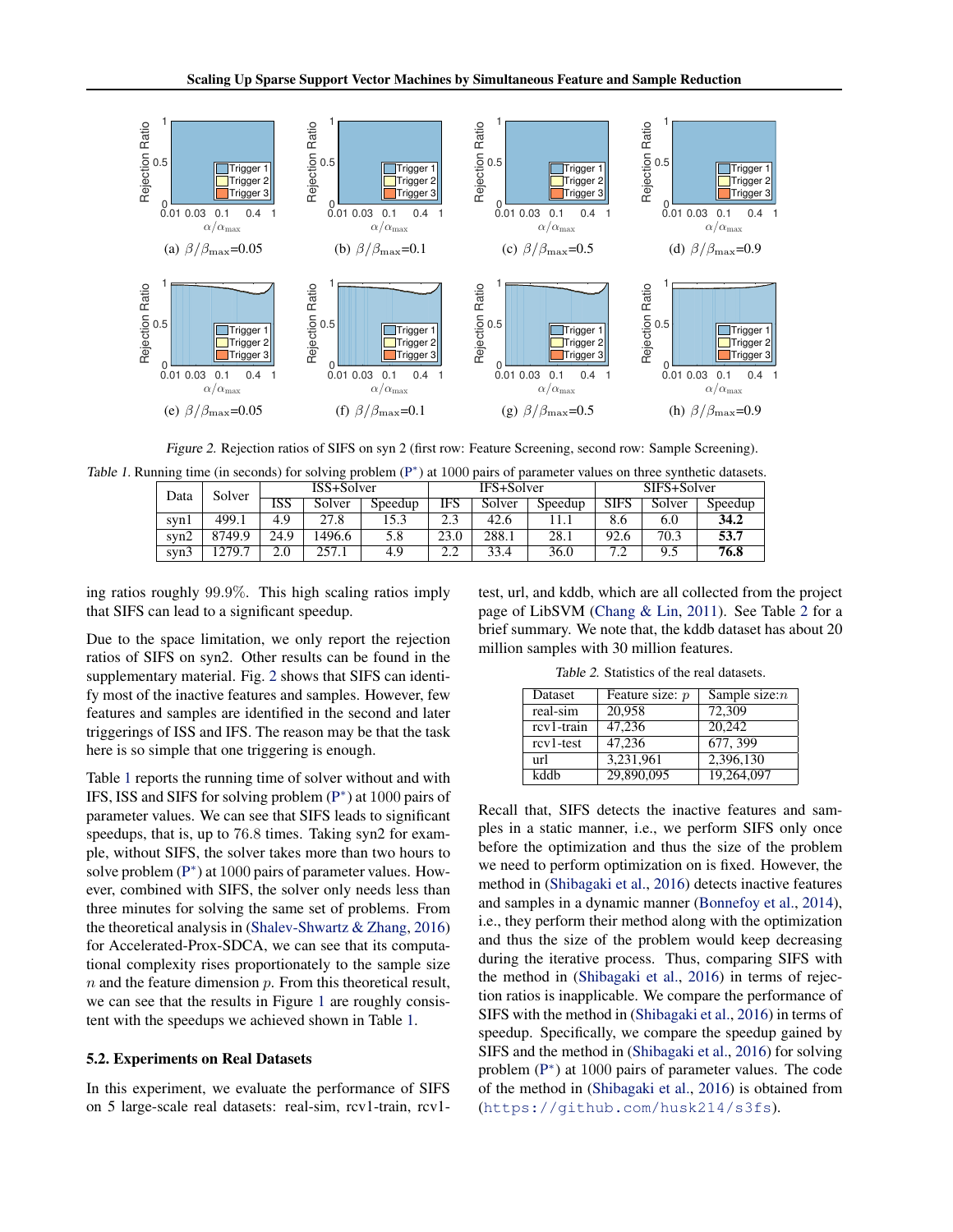

Figure 3. Rejection ratios of SIFS on the real-sim dataset (first row: Feature Screening, second row: Sample Screening).

Table 3. Running time (in seconds) for solving problem [\(P](#page-1-0)<sup>\*</sup>) at 1000 pairs of parameter values on five real datasets.

| Data       | Solver       |               |               | Method in (Shibagaki et al., 2016)+Solver | SIFS+Solver  |              |                |
|------------|--------------|---------------|---------------|-------------------------------------------|--------------|--------------|----------------|
| Set        |              | <b>Screen</b> | Solver        | Speedup                                   | Screen       | Solver       | <b>Speedup</b> |
| real-sim   | $3.93E + 04$ | 24.10         | $4.94E + 03$  | 7.91                                      | 60.01        | 140.25       | 195.00         |
| rcy1-train | $2.98E + 04$ | 10.00         | $3.73E + 03$  | 7.90                                      | 27.11        | 80.11        | 277.10         |
| rcy1-test  | 1.10E+06     | 398.00        | $1.35E + 0.5$ | 8.10                                      | $1.17E + 03$ | $2.55E + 03$ | 295.11         |
| url        |              | $3.18E + 04$  | $8.60E + 05$  |                                           | $7.66E + 03$ | $2.91E + 04$ |                |
| kddb       |              | $4.31E + 04$  | $1.16E + 06$  |                                           | 1.10E+04     | $3.6E + 04$  |                |

Fig. 3 shows the rejection ratios of SIFS on the real-sim dataset (other results are in the supplementary material). In Fig. 3, we can see that some inactive features and samples are identified in the 2nd and 3rd triggering of ISS and IFS, which verifies the necessity of the alternating application of ISS and IFS. SIFS is efficient since it always stops in 3 times of triggering. In addition, most of  $(> 98\%)$  the inactive features can be identified in the 1st triggering of IFS while identifying inactive samples needs to apply ISS two or more times. It may result from two reasons: 1) We run ISS first, which reinforces the capability of IFS due to the synergy effect (see Sections [4.1](#page-3-0) and [4.2\)](#page-4-0), see Section [L.1](#page--1-0) in the supplementary material for further verification; 2) Feature screening here may be easier than sample screening.

Table 3 reports the running time of solver without and with the method in [\(Shibagaki et al.,](#page-8-0) [2016\)](#page-8-0) and SIFS for solv-ing problem [\(P](#page-1-0)<sup>\*</sup>) at 1000 pairs of parameter values on real datasets. The speedup gained by SIFS is up to 300 times on real-sim, rcv1-train and rcv1-test. Moreover, SIFS significantly outperforms the method in [\(Shibagaki et al.,](#page-8-0) [2016\)](#page-8-0) in terms of speedup—by about 30 to 40 times faster on the aforementioned three datasets. For datasets url and kddb, we do not report the results of the solver as the sizes of the datasets are huge and the computational cost is prohibitive. Instead, we can see that the solver with SIFS is about 25 times faster than the solver with the method in [\(Shibagaki](#page-8-0) [et al.,](#page-8-0) [2016\)](#page-8-0) on both datasets url and kddb. Take the dataset kddb as an example. The solver with SIFS takes about 13 hours to solve problem [\(P](#page-1-0)<sup>\*</sup>) for all 1000 pairs of parameter values, while the solver with the method in [\(Shibagaki](#page-8-0) [et al.,](#page-8-0) [2016\)](#page-8-0) needs 11 days to finish the same task.

# 6. Conclusion

In this paper, we develop a novel data reduction method SIFS to simultaneously identify inactive features and samples for sparse SVM. Our major contribution is a novel framework for an accurate estimation of the primal and dual optima based on strong convexity. To the best of our knowledge, the proposed SIFS is the first static screening method that is able to simultaneously identify inactive features and samples for sparse SVMs. An appealing feature of SIFS is that all detected features and samples are guaranteed to be irrelevant to the outputs. Thus, the model learned on the reduced data is identical to the one learned on the full data. Experiments on both synthetic and real datasets demonstrate that SIFS can dramatically reduce the problem size and the resulting speedup can be orders of magnitude. We plan to generalize SIFS to more complicated models, e.g., SVM with a structured sparsity-inducing penalty.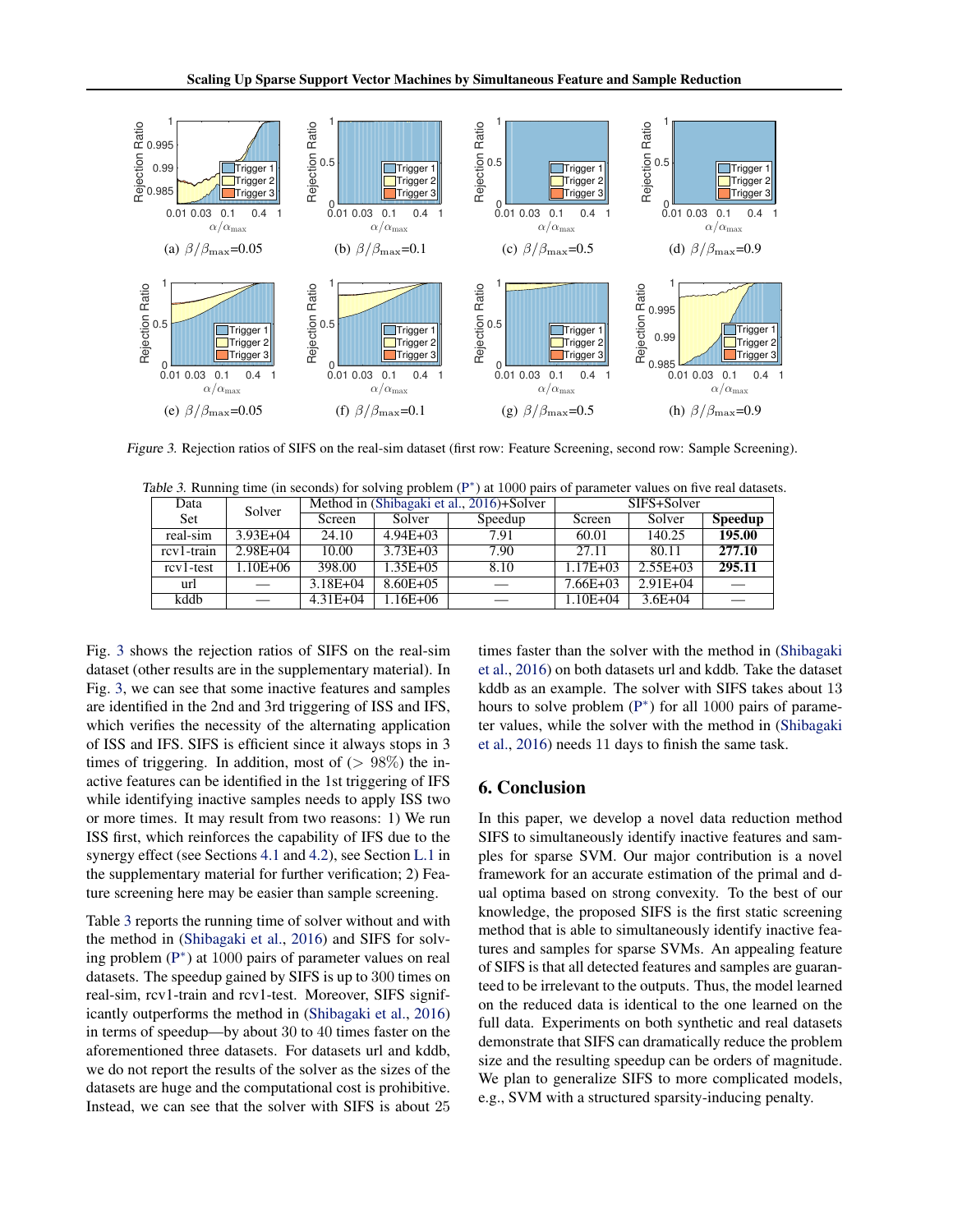# <span id="page-8-0"></span>Acknowledgements

This work was supported by the National Basic Research Program of China (973 Program) under Grant 2013CB336500, National Natural Science Foundation of China under Grant 61233011 and National Youth Topnotch Talent Support Program.

# References

- Bi, Jinbo, Bennett, Kristin, Embrechts, Mark, Breneman, Curt, and Song, Minghu. Dimensionality reduction via sparse support vector machines. *The Journal of Machine Learning Research*, 3:1229–1243, 2003.
- Bonnefoy, Antoine, Emiya, Valentin, Ralaivola, Liva, and Gribonval, Remi. A dynamic screening principle for ´ the lasso. In *Signal Processing Conference (EUSIP-CO), 2014 Proceedings of the 22nd European*, pp. 6–10. IEEE, 2014.
- Catanzaro, Bryan, Sundaram, Narayanan, and Keutzer, Kurt. Fast support vector machine training and classification on graphics processors. In *Proceedings of the 25th international conference on Machine learning*, pp. 104–111. ACM, 2008.
- Chang, Chih-Chung and Lin, Chih-Jen. Libsvm: a library for support vector machines. *ACM Transactions on Intelligent Systems and Technology (TIST)*, 2(3):27, 2011.
- El Ghaoui, Laurent, Viallon, Vivian, and Rabbani, Tarek. Safe feature elimination in sparse supervised learning. *Pacific Journal of Optimization*, 8:667–698, 2012.
- Fan, Rong-En, Chang, Kai-Wei, Hsieh, Cho-Jui, Wang, Xiang-Rui, and Lin, Chih-Jen. Liblinear: A library for large linear classification. *The Journal of Machine Learning Research*, 9:1871–1874, 2008.
- Hastie, Trevor, Rosset, Saharon, Tibshirani, Robert, and Zhu, Ji. The entire regularization path for the support vector machine. *The Journal of Machine Learning Research*, 5:1391–1415, 2004.
- Hastie, Trevor, Tibshirani, Robert, and Wainwright, Martin. *Statistical learning with sparsity: the lasso and generalizations*. CRC Press, 2015.
- Hsieh, Cho-Jui, Chang, Kai-Wei, Lin, Chih-Jen, Keerthi, S Sathiya, and Sundararajan, Sellamanickam. A dual coordinate descent method for large-scale linear svm. In *Proceedings of the 25th international conference on Machine learning*, pp. 408–415. ACM, 2008.
- Joachims, Thorsten. *Text categorization with support vector machines: Learning with many relevant features*. Springer, 1998.
- Kotsia, Irene and Pitas, Ioannis. Facial expression recognition in image sequences using geometric deformation features and support vector machines. *Image Processing, IEEE Transactions on*, 16(1):172–187, 2007.
- Mohr, Johannes and Obermayer, Klaus. A topographic support vector machine: Classification using local label configurations. In *Advances in Neural Information Processing Systems*, pp. 929–936, 2004.
- Narasimhan, Harikrishna and Agarwal, Shivani. Svm pauc tight: a new support vector method for optimizing partial auc based on a tight convex upper bound. In *Proceedings of the 19th ACM SIGKDD international conference on Knowledge discovery and data mining*, pp. 167–175. ACM, 2013.
- Ndiaye, Eugene, Fercoq, Olivier, Gramfort, Alexandre, and Salmon, Joseph. Gap safe screening rules for sparsegroup lasso. In Lee, D. D., Sugiyama, M., Luxburg, U. V., Guyon, I., and Garnett, R. (eds.), *Advances in Neural Information Processing Systems 29*, pp. 388– 396. Curran Associates, Inc., 2016.
- Ogawa, Kohei, Suzuki, Yoshiki, and Takeuchi, Ichiro. Safe screening of non-support vectors in pathwise svm computation. In *Proceedings of the 30th International Conference on Machine Learning*, pp. 1382–1390, 2013.
- Shalev-Shwartz, Shai and Zhang, Tong. Accelerated proximal stochastic dual coordinate ascent for regularized loss minimization. *Mathematical Programming*, 155(1-2): 105–145, 2016.
- Shalev-Shwartz, Shai, Singer, Yoram, Srebro, Nathan, and Cotter, Andrew. Pegasos: Primal estimated sub-gradient solver for svm. *Mathematical programming*, 127(1):3– 30, 2011.
- Shibagaki, Atsushi, Karasuyama, Masayuki, Hatano, Kohei, and Takeuchi, Ichiro. Simultaneous safe screening of features and samples in doubly sparse modeling. In *Proceedings of The 33rd International Conference on Machine Learning*, 2016.
- Tibshirani, Robert, Bien, Jacob, Friedman, Jerome, Hastie, Trevor, Simon, Noah, Taylor, Jonathan, and Tibshirani, Ryan J. Strong rules for discarding predictors in lassotype problems. *Journal of the Royal Statistical Society: Series B (Statistical Methodology)*, 74(2):245–266, 2012.
- Wang, Jie, Zhou, Jiayu, Wonka, Peter, and Ye, Jieping. Lasso screening rules via dual polytope projection. In *Advances in Neural Information Processing Systems*, pp. 1070–1078, 2013.